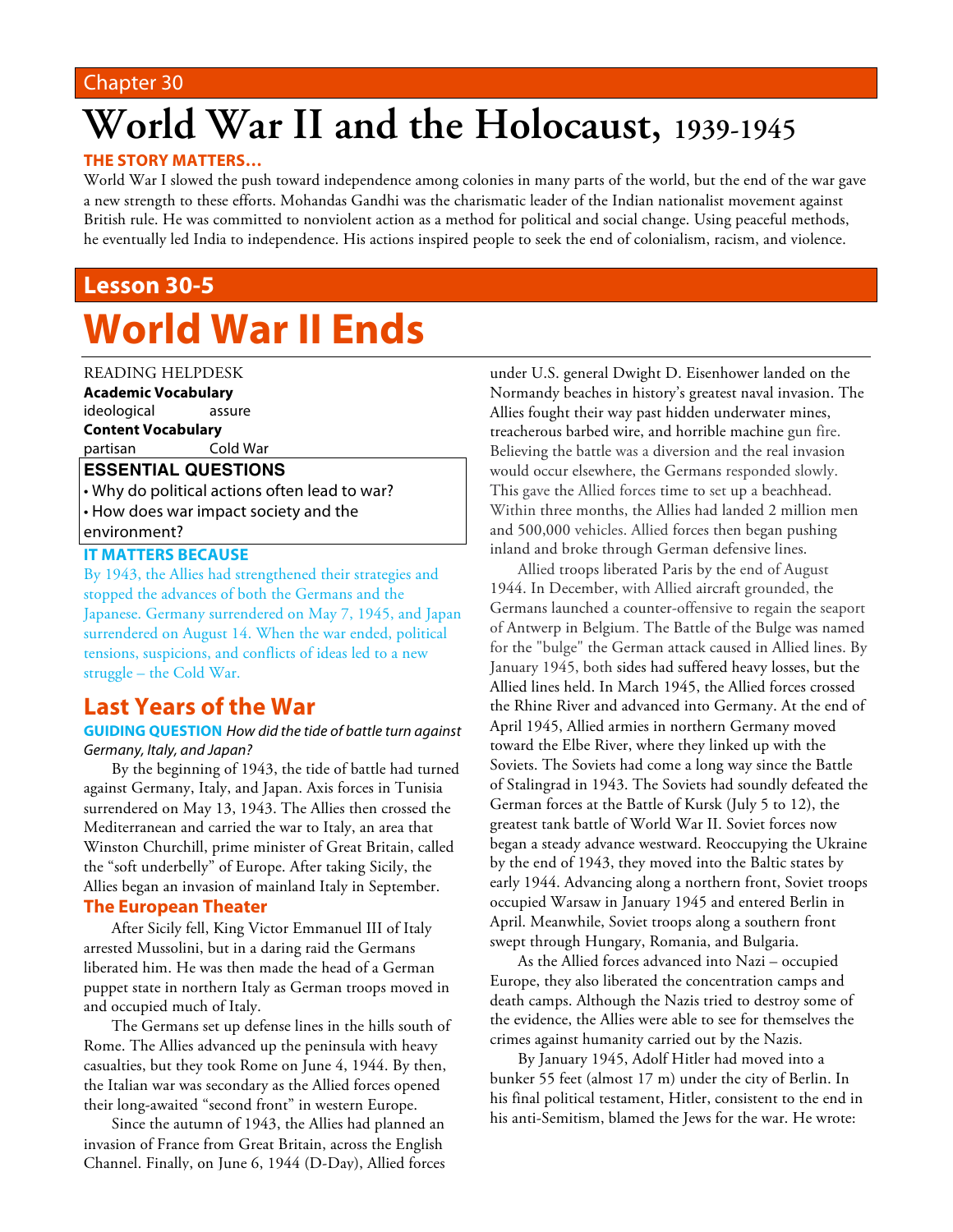#### **PRIMARY SOURCE**

"Above all I charge the leaders of the nation and those under them to scrupulous observance of the laws of race and to merciless opposition to the universal poisoner of all peoples, international Jewry."

> – from Hitler's *Final Will and Testament,* April 29, 1945

Hitler committed suicide on April 30, two days after Italian partisans, or resistance fighters, shot Mussolini. On May 7, 1945, Germany surrendered. The war in Europe was finally over.

#### **The Asian Theater**

The war in Asia continued. Beginning in 1943, U.S. forces went on the offensive and advanced across the Pacific. Along with their allies, the U.S. forces continued their island – hopping campaign. At the beginning of 1945, the acquisition of Iwo Jima and Okinawa helped the Allied military power draw even closer to the main Japanese islands. The islands of Iwo Jima and Okinawa were of great strategic importance. Iwo Jima was essential to the air war on Japan. This small volcanic island had two airfields used by the Japanese to attack Allied aircraft and to support their naval forces. The Allies believed capturing Iwo Jima would lessen the Japanese threat and could aid in the invasion of the Japanese mainland. The Allies hoped that controlling Okinawa would also provide them with a base near the mainland.

The Allies were victorious in both battles, but the victories came at a great cost. Casualties were great on both sides, and many began to fear even more losses if the war in the Pacific continued. This left Harry S. Truman, who had become president after Roosevelt died in April, with a difficult decision to make. Scientists, including Enrico Fermi, worked on a top secret project called the Manhattan Project. Their efforts led to the development of the atomic bomb. Should he use newly developed atomic weapons to bring the war to an end? If the United States invaded Japan, Truman and his advisers were convinced that American troops would suffer heavy casualties. There were only two bombs; no one knew how effective they would be.

Truman decided to use the bombs. The first bomb was dropped on the Japanese city of Hiroshima on August 6. Of the city's 350,000 inhabitants, 190,000 died-some immediately and others after suffering the effects of radiation. Three days later, a second bomb was dropped on Nagasaki. Both cities were leveled. Thousands of people died immediately after the bombs were dropped. Thousands more died in later months from radiation. The devastation led Emperor Hirohito to accept the Allied forces' demands for unconditional surrender on August 14, 1945.

World War II was finally over. Seventeen million had died in battle. Perhaps 20 million civilians had perished as well. Some estimates place total losses at 60 million.

The dropping of the atomic bombs in Japan also marked the beginning of the Nuclear Age. After the world had witnessed the deadly potential of nuclear energy, other countries raced to build their own nuclear weapons. In August 1949, the Soviet Union set off its first atomic bomb, starting an arms race with the United States that lasted for 40 years.

#### **READING PROGRESS CHECK**

**Identifying** What was the strategic importance of the "second front" that the Allies opened in western Europe?

## **Peace and a New War**

#### **GUIDING QUESTION** *What led to the Cold War?*

No real peace but a period of political tensions, known as the Cold War, followed the total victory of the Allies in World War II. An ideological conflict between the United States and the Soviet Union, the Cold War dominated world affairs until the end of the 1980s.

Stalin, Roosevelt, and Churchill were the leaders of the Big Three (the Soviet Union, the United States, and Great Britain) of the Grand Alliance. They met at Tehran in November 1943 to discuss strategy. Their major tactical decision had concerned the final assault on Germany-an American-British invasion through France scheduled for the spring of 1944.

The acceptance of this plan had important consequences. It meant that Soviet and British-American forces would meet in defeated Germany along a northsouth dividing line. Soviet forces would liberate Eastern Europe. The Allies also agreed to a partition of postwar Germany.

The Big Three powers met again at Yalta in southern Russia in February 1945. By then, the defeat of Germany was assured. The Western powers, having once believed that the Soviets were in a weak position, now faced the reality of 11 million Soviet soldiers taking possession of Eastern Europe and much of central Europe.

Stalin was deeply suspicious of the Western powers. He wanted a buffer to protect the Soviet Union from possible future Western aggression. This meant establishing pro-Soviet governments along the Soviet Union's borders. Roosevelt favored the idea of self-determination for Europe. This involved a pledge to help liberated Europe create" democratic institutions of their own choice" through free elections. Roosevelt also agreed to Stalin's price for military aid against Japan: Sakhalin and the Kuril Islands, **REA** ruled by Japan, as well as two warm-water ports and railroad rights in Manchuria.

The creation of the United Nations was a major American concern. Both Churchill and Stalin accepted Roosevelt's plans for the establishment of the United Nations and set the first meeting for San Francisco in April 1945.

The issues of Germany and Eastern Europe were treated less decisively. After Germany surrendered, the Big Three agreed to divide Germany into four zones, one each